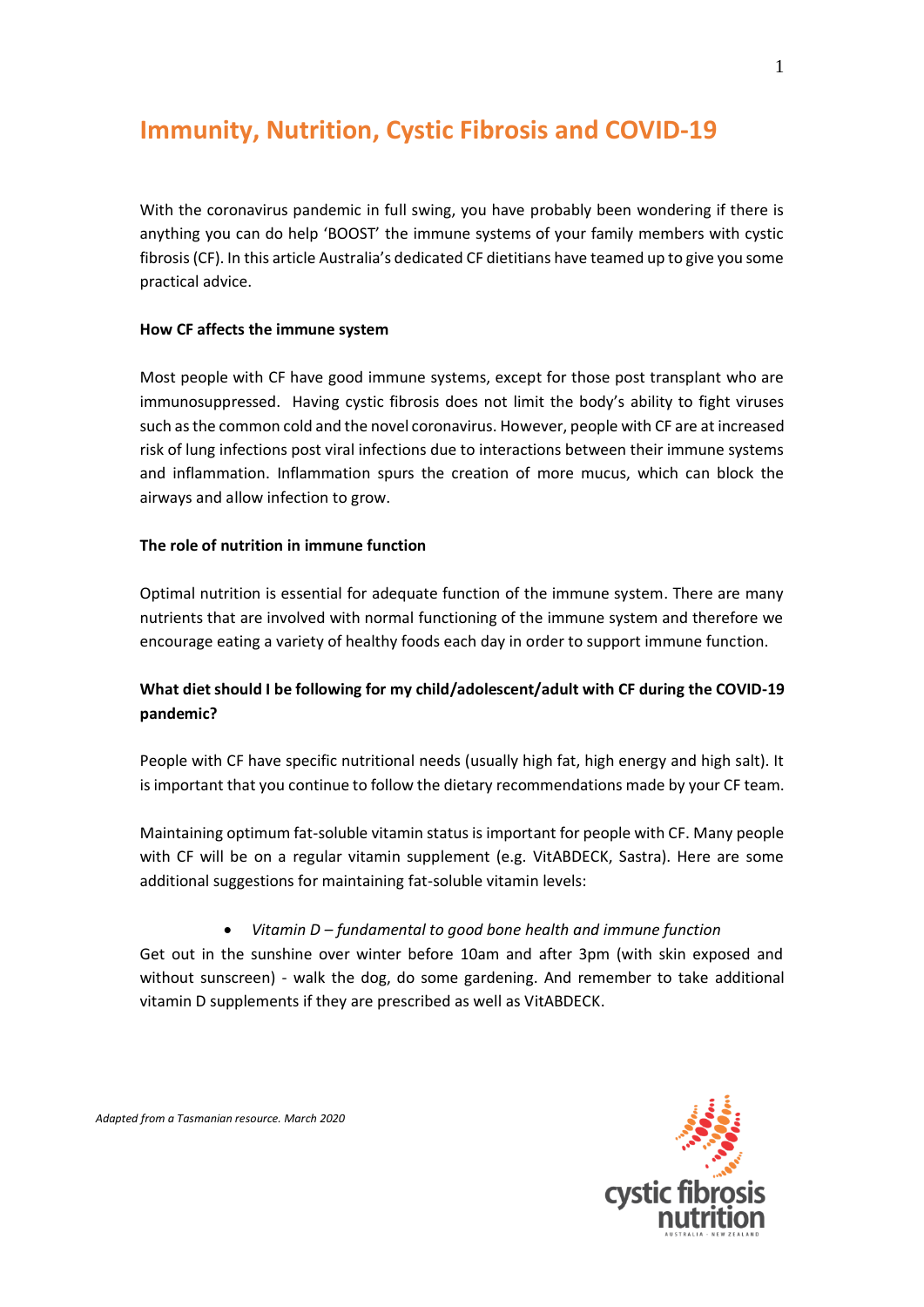#### • *Vitamin A – vital for night vision*

Good food sources of preformed vitamin A (retinol) include chicken pate, polyunsaturated margarines, butter, double cream, egg yolk, sour cream, cheese, and full cream milk. Vitamin A in these foods is easiest for the body to absorb.

Good food sources of provitamin A (beta-carotene) include orange and red coloured fruit and vegetables – think sweat potato, carrots, tomatoes and tomato paste. Maybe use tomato paste to make some Homemade pizza.

## • *Vitamin E – an important antioxidant*

Fats/oils (sunflower, olive, peanut, margarine, butter), nuts/seeds/legumes (sesame seeds, sunflower seeds, almonds, peanuts, peanut butter, soya beans lentils), whole grain breads and cereals all provide good sources of Vitamin E.

> • *Vitamin K- vital for normal blood coagulation and important for good bone health*

Green leafy vegetables provide good sources of Vitamin K, these include vegetables such as parsley, silverbeet, spinach, coriander.

## **Can I boost my immune system through diet?**

Simply put, you cannot 'BOOST' your immune system through diet and no specific food, supplement or health product will prevent you from catching COVID-19. Proper hygiene can help reduce the risk of infection or spreading infection to others.

## **What nutrition advice would you give for someone who is self-isolating?**

If you are self-isolating and especially if you have symptoms, it is important to maintain good nutrition and hydration. Make sure you are eating and drinking regularly, with additional salt supplementation - even if you have a low appetite.

## **Ways that the CF community is being supported to access food.**

Families affected by CF in Australia can access the Woolworths Priority Access Service for grocery home delivers – your local Cystic Fibrosis Australia state representative for more information (e.g. Cystic Fibrosis Tasmania, CF Community Care Victoria)

## **Pantry ideas and what should I do to prepare?**

We recommend that you stay at home and go grocery shopping (online and delivered) once a week. Ideally your food choices should be both healthy and high energy if you need it – and

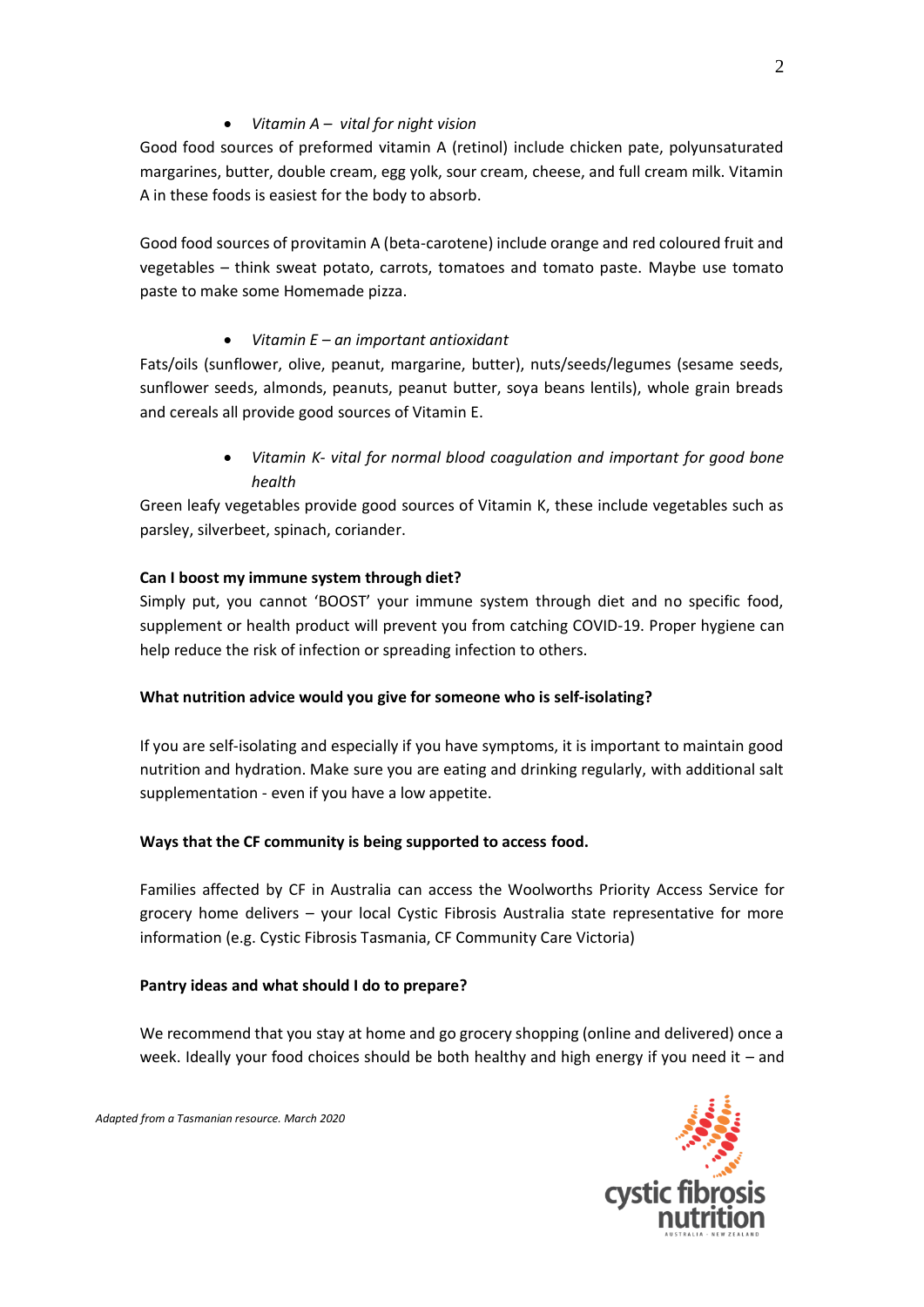make sure you include your favourite foods in your weekly shop (even dietitians like us are needing our chocolate in this stressful time!)

Currently, it makes sense to stock up on non-perishable food items. It is easier on the supply chain if people gradually build up their household stores instead of making large-scale purchases all at once (hence why the supermarkets have imposed limits on certain food and toiletry items). There is no need to panic buy food as Australia has good supplies.

To do this, you can add a few extra items to your grocery cart every time you shop. Good options are easy-to-prepare foods like:

- Dried pasta and sauce
- Prepared canned soups
- Canned vegetables and beans
- Cheese
- Yoghurts
- Chocolates, biscuits
- Frozen meals

Having these supplies on hand will ensure that you do not need to leave your home at the peak of the outbreak.

#### **Should I continue to breastfeed my baby?**

The Royal College of Paediatrics and Child Health and Royal College of Obstetricians and Gynaecologists (United Kingdom) have issued wide ranging advice relating to breastfeeding COVID-19/coronavirus and pregnancy. They make the following recommendations:

*"At the moment there is no evidence that the virus can be carried in breastmilk, so it's felt that the well-recognised benefits of breastfeeding outweigh any potential risks of transmission of coronavirus through breastmilk.*

*The main risk of breastfeeding is close contact between you and your baby, as you may share infective airborne droplets, leading to infection of the baby after birth.*

*A discussion about the risks and benefits of breastfeeding should take place between you and your family and your maternity team.*

*If you choose to breastfeed your baby, the following precautions are recommended:*

• *Wash your hands before touching your baby, breast pump or bottles*